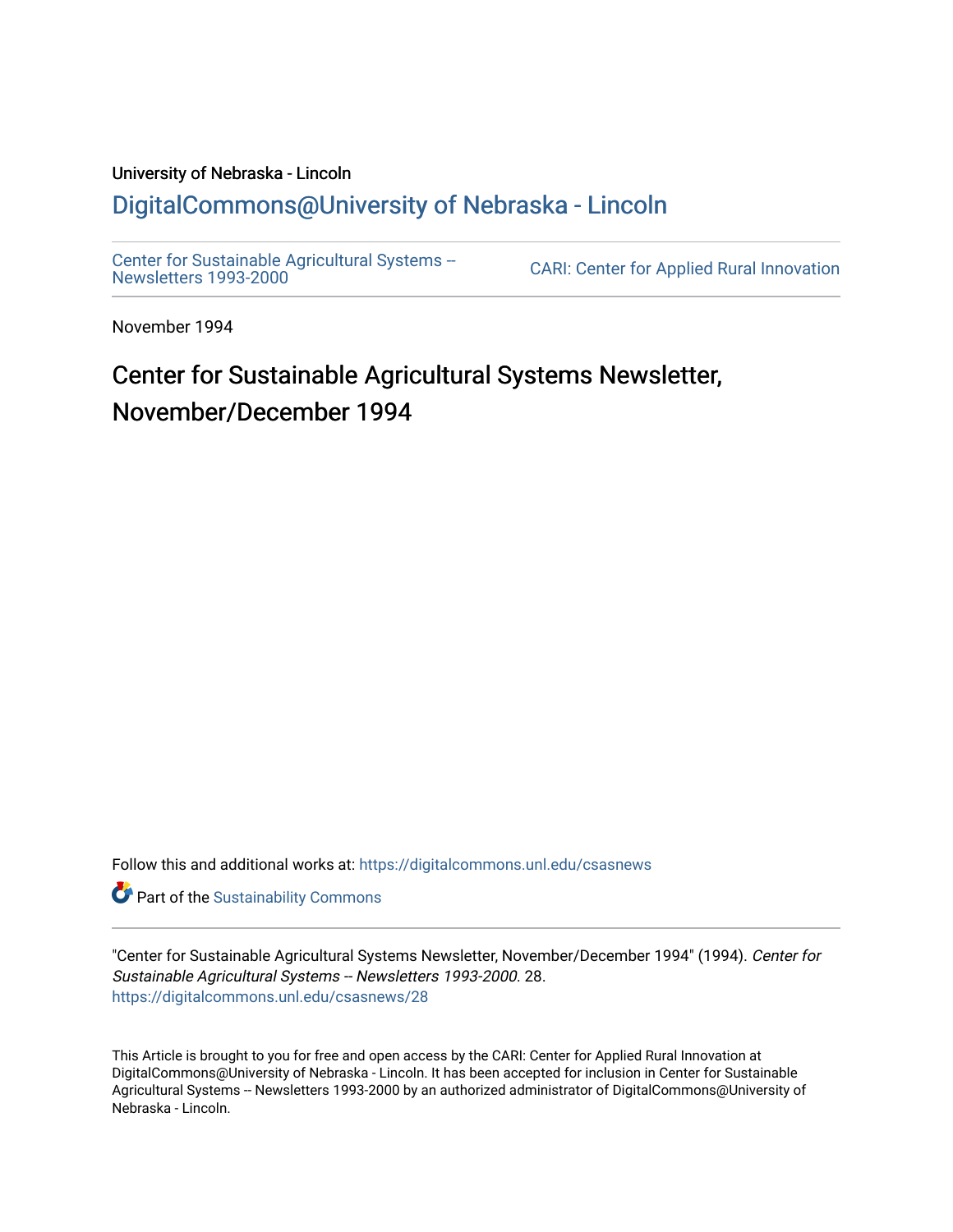# **November-December 1994 CSAS Newsletter**

The Center for Sustainable Agricultural Systems (CSAS) in the Institute of Agriculture and Natural Resources (IANR) at the University of Nebraska-Lincoln (UNL) is an interdisciplinary center formed in 1991 for the purpose of bringing together people and resources to promote an agriculture that is efficient, competitive, profitable, environmentally and socially sustainable for the indefinite future. Electronic versions of the CSAS bimonthly newsletter are sent to SANET, PENPages, and the internal IANRNEWS 10-14 days before those on our mailing list receive their hard copy. They are also available along with other sustainable ag information on the gopher: IANRVM.UNL.EDU.

(Note: The electronic version is not sent to individual e-mail addresses.) To be added to the "hard copy" newsletter mailing list, or for questions or comments, contact the newsletter editor, Pam Murray, Coordinator, Center for Sustainable Agricultural Systems, 221 Keim Hall, University of Nebraska, Lincoln, NE 68583-0949, 402-472-2056, fax -4104, e-mail csas001@unlvm.unl.edu.

\* \* \*

CONTENTS: HEIDI CARTER IS NEW EDUCATION COORDINATOR DIVERSITY AND SUSTAINABLE FUTURE SYSTEMS IN THE SEMINAR SPOTLIGHT NEBRASKA AG IMPACT PROJECT SET TO BEGIN PRIVATE EXTENSION SYSTEM IN ARGENTINA CUBAN AGRICULTURE REORIENTS TOWARD SUSTAINABILITY EPA CONDUCTS SPECIAL REVIEW OF TRIAZINES CRITERIA FOR JUDGING RELEVANCY OF RESEARCH TO SUSTAINABLE AG CALIFORNIA PASSES BIOS BILL RURAL COMMUNITY DEVELOPMENT RESOURCES RESOURCE GUIDE ON SUSTAINABLE AG MATERIALS BIOTECHNOLOGY AND SUSTAINABLE AGRICULTURE: A BIBLIOGRAPHY RESOURCES DID YOU KNOW... COMING EVENTS

#### **HEIDI CARTER IS NEW EDUCATION COORDINATOR**

 We are pleased to announce that Heidi Carter has joined our CSAS staff as Education Coordinator. Heidi comes to us with several years of experience developing materials and disseminating information about sustainable agriculture. She held a similar position with the Kerr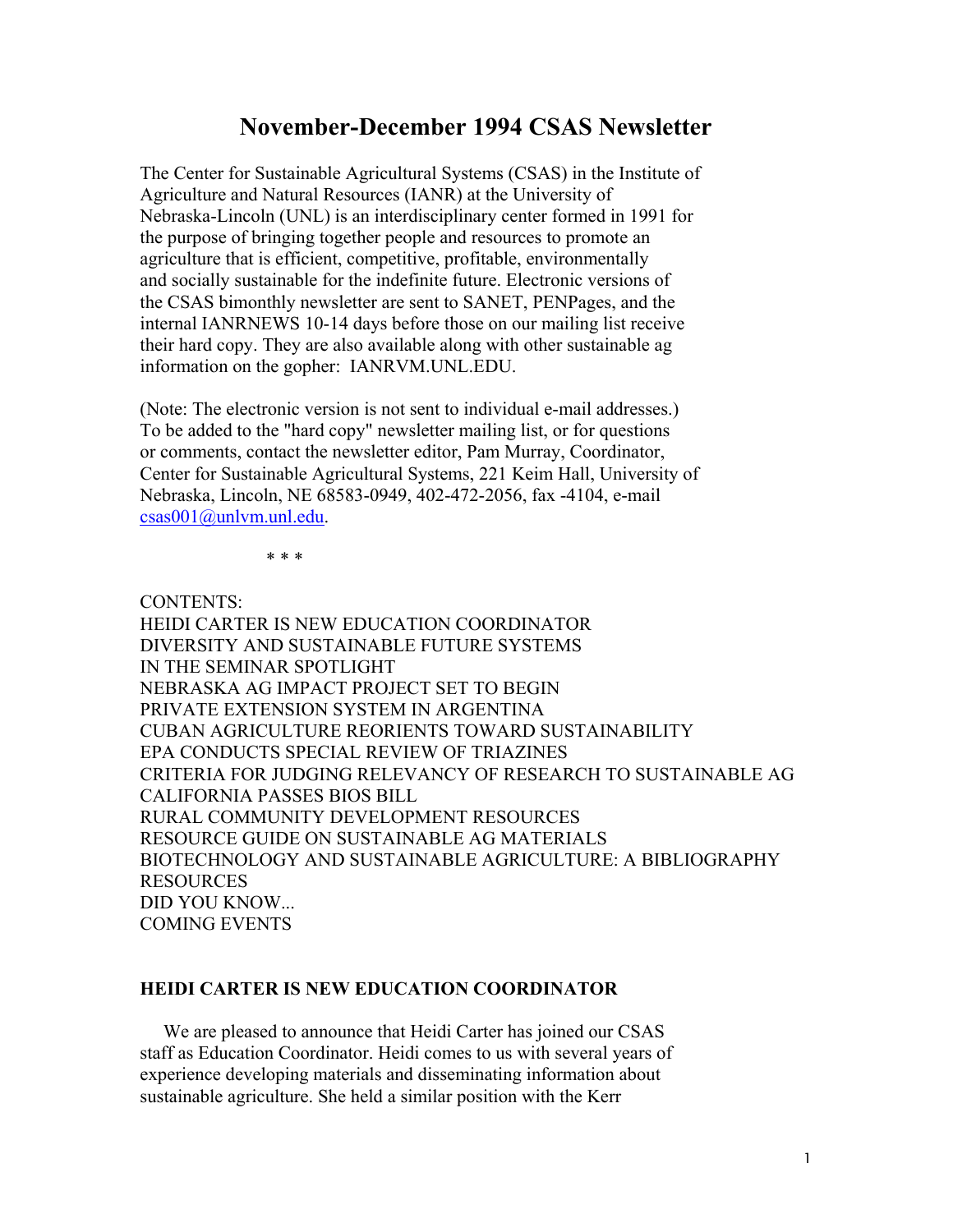Center for Sustainable Agriculture, and was one of the original technical specialists for USDA's ATTRA program.

 Heidi has a M.S. degree in range science from Texas A&M and a B.S. degree in biology from Eastern Montana College. Her on-farm experience includes working on low-input cattle and sheep ranches.

 The Education Coordinator position is initially funded by a grant from the North Central Region Sustainable Agriculture Research and Education (SARE) program to conduct regional training in sustainable agriculture techniques and systems. Heidi will be working with Drs. Chuck Francis (Nebraska), Clive Edwards (Ohio), George Bird (Michigan), and key contacts in all 12 states to coordinate the training projects in the North Central Region. Heidi can be reached by contacting the CSAS office.

#### **DIVERSITY AND SUSTAINABLE FUTURE SYSTEMS**

 Evaluating the Role of Diversity in Designing a Sustainable Agriculture was the theme of a symposium at the November American Society of Agronomy annual meetings in Seattle. Following a hierarchical framework based on scale, the topics at the symposium ranged from diversity in micro-organisms and soil fauna to agroecosystems at the bioregional scale. Ann Kennedy (ARS/USDA, Pullman, WA) discussed microbial diversity and how this could contribute to sustainable agroecosystems. Agricultural and natural ecosystems have different levels of soil community diversity, a topic explored by Deborah Neher (Horticulture, North Carolina State U.). Richard Cruse (Iowa State U.) described his research with farmers on spatially diverse cropping systems, and how this related to sustainability in the long term. At the farm scale level, Leisa Huyck (Humboldt State U., Arcata, CA) and Chuck Francis (U. of Nebraska) described a process for designing a diverse farmscape. Diversity in human activity in communities and the rural/urban interface were evaluated by Lorna Butler and Coleen DePhelps (Washington State U.). Richard Olson (U. of Nebraska) described the potential importance of diversity in landscapes and watersheds. Finally, a team led by Mike Burkart (ARS/USDA, Ames, IA) illustrated the use of GIS techniques to describe diversity at the bioregional level. These presentations will be published by the ASA in a symposium proceedings edited by Olson, Francis, and Steve Kaffka (UC-Davis). The publication is partially supported by a grant from the W. K. Kellogg Foundation to the CSAS.

Submitted by Chuck Francis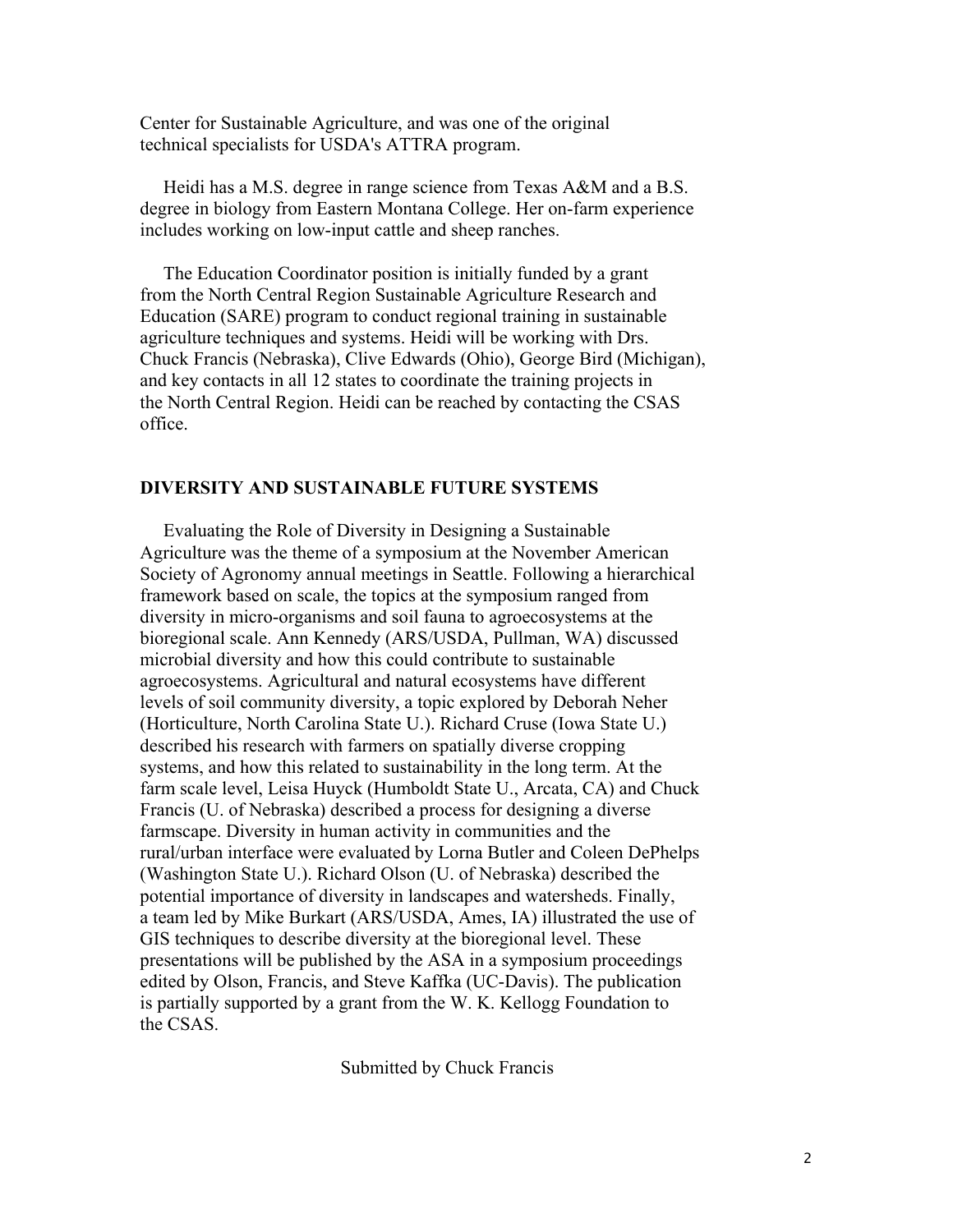#### **IN THE SEMINAR SPOTLIGHT**

Joel Salatin, Polyface, Inc., Swoope, VA, Nov. 28.

 The name of the Salatin organic family farming operation reflects one of Joel's philosophies: diversity. This "Farm of Many Faces" counts among its enterprises cows, pigs, chickens, rabbits, vegetables and firewood.

 Joel's grandfather was a charter subscriber to "Organic Gardening and Farming" magazine. As he states in his book, "Pastured Poultry Profits" (see Resources): "I am the privileged third generation to continue the principles based on the belief that God created the Earth and established humanity as its steward, to nurture, protect and embellish. This philosophy precludes the use of toxic chemicals, debasing substances, and erosive practices, and instills instead an insatiable thirst for agricultural truth. The truth manifests itself in natural principles of plant and animal life. The farm should capitalize on these laws rather than fight against them."

 An example of looking to nature is Joel's use of chickens and hogs as composting machines. Four days after rotationally grazing the cows, chickens are allowed in that section to eat the flies and break up the cow patties. Beginning in January the cows eat hay in a shed where they remain clean and dry and use less energy. Corn is periodically added to the ever-deepening bedding. When the cows return to pasture in the spring, hogs are brought in to root through the bedding for the corn, composting the material in the process. These "pigerators" save on labor and fuel. Joel's slide presentation included many such examples of complementary operations.

 In addition to looking to nature for answers and using a systems approach in which diverse enterprises complement each other, additional themes running through his presentation included using on-farm inputs as much as possible (he makes extensive use of composting), and reducing risk by increasing the percentage of income from on-farm processing and direct marketing.

 The four main risks faced by farmers are weather, pests, disease and price. For a farm to stabilize its income, it needs to be insulated as much as possible from those risks. Diversity and selling valued-added products directly to the consumer are ways to accomplish that. Chickens, rabbits and firewood are processed on the farm. Joel saw his profits increase 10-fold, from \$300 to \$3,000 per acre, when he switched from selling trees on the stump to selling firewood. He bartered for the use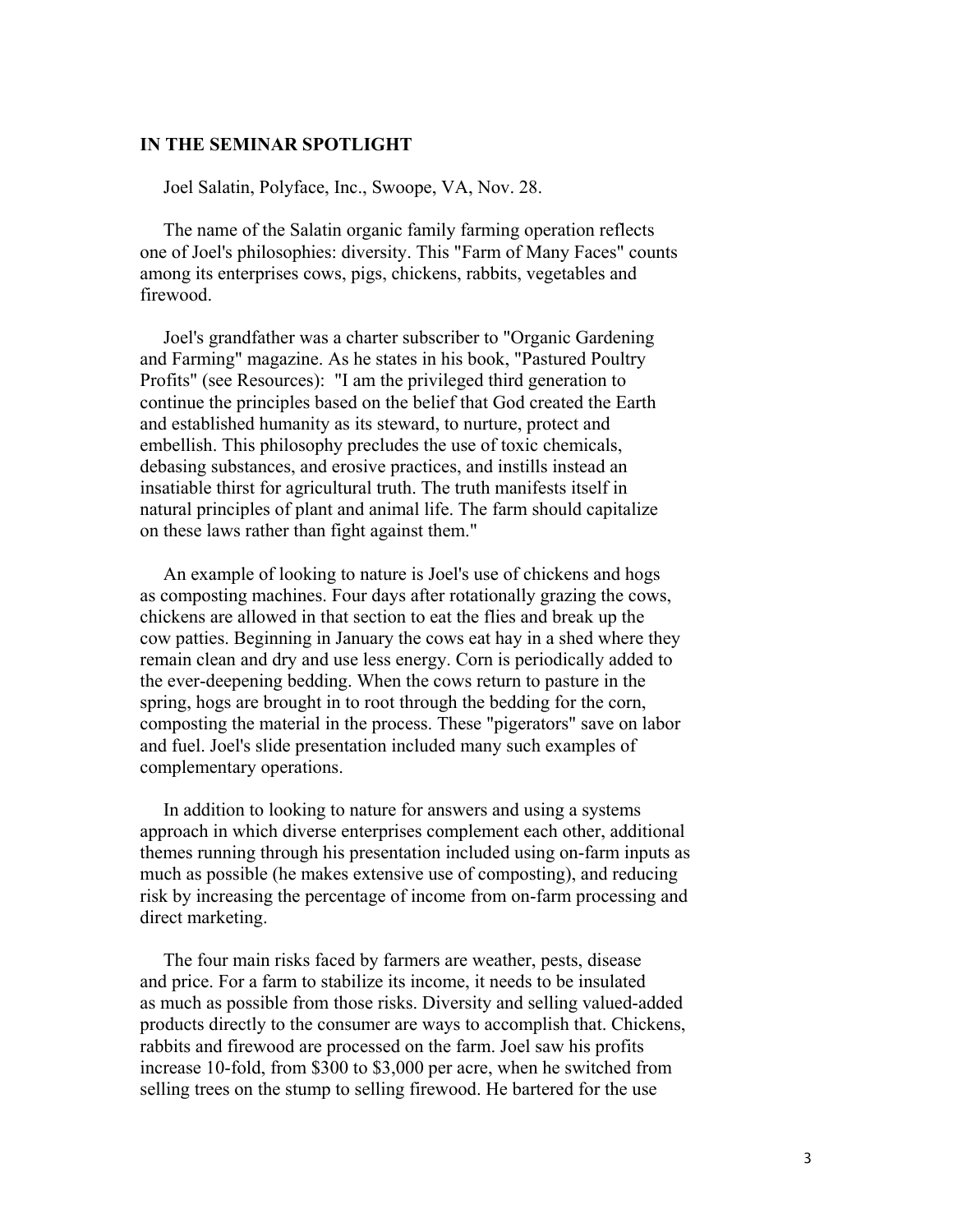of a neighbor's machine to process the trees.

 Joel does no advertising; he relies on free samples and then word of mouth. Since all of his customers (approximately 400) come to his farm for their products, he saves on labor, transportation and packaging costs.

 Joel's visit was cosponsored by the Center for Sustainable Agricultural Systems, Center for Grassland Studies, and Nebraska Cooperative Extension. A video of the presentation is available for viewing or check-out in the CSAS office.

#### **NEBRASKA AG IMPACT PROJECT SET TO BEGIN**

 The Nebraska Ag IMPACT project is reaching out to Nebraska farmers, ranchers and community members to design projects that will improve their farms, communities and environment. The IMPACT project will support farmers and ranchers in learning about and experimenting with sustainable farming systems through a statewide network of communitybased projects.

 The project plans to support at least one group in each of the five extension districts in Nebraska. Groups selected to participate in the project will develop goals for their farms and communities, and will formulate a plan to implement one or more projects drawn from these goals. Projects can include on-farm research, demonstration and education efforts. Groups will receive small grants and technical assistance to support activities and project development.

 One of the main barriers to adoption of sustainable farming systems is the absence of community support for individuals who adopt sustainable practices. Group interaction and farmer-to-farmer networking can be an effective way for people to learn about and experiment with sustainable agriculture in a supportive community environment. The IMPACT project offers both producers and non-farm community members an opportunity to discover, modify, adopt and promote sustainable practices while benefitting the environment and supporting rural communities.

 Priority will be given to groups that are farmer/rancher organized and driven, include both farm and non-farm members, involve Extension Educators and other technical information providers (like NRCS and the NRDs), and plan for activities that address innovative aspects of sustainable agriculture at the community level. Groups that include the needs of beginning farmers/ranchers will receive additional support.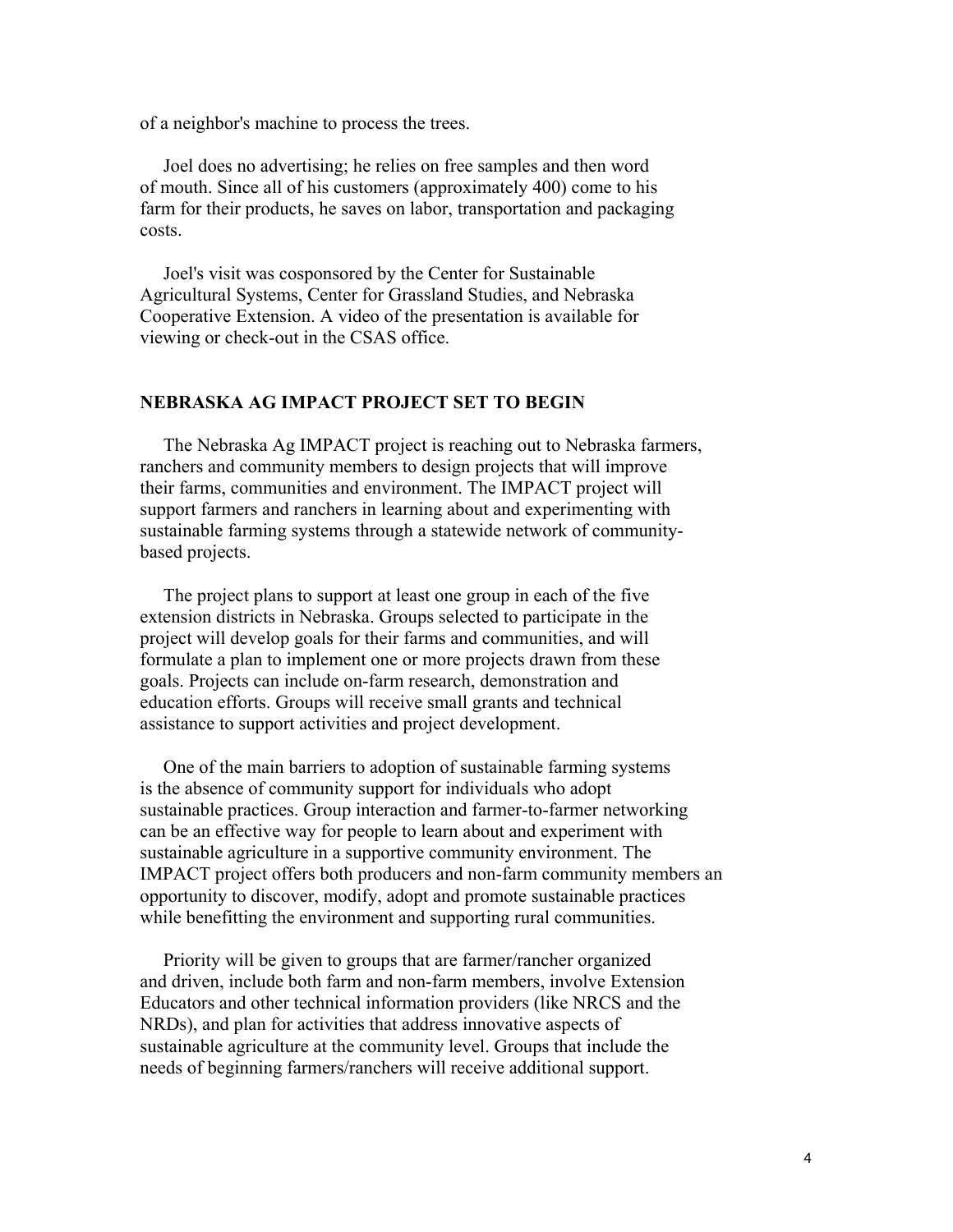Project staff from the Center for Rural Affairs (CRA), the Nebraska Sustainable Agriculture Society (NSAS), and the University of Nebraska Extension Service will be available to help groups plan for activities and prepare funding proposals and applications. Staff members can also help interested individuals locate prospective group members. For application forms or additional information, call Wyatt Fraas at CRA (402-254-6893) or Cris Carusi at NSAS (402-254-2289).

Source: NSAS Newsletter, Fall 1994

#### **PRIVATE EXTENSION SYSTEM IN ARGENTINA**

 Can you imagine farmers paying \$500 to \$700 per month to belong to a private extension system? There are currently over 1400 farmers in Argentina who buy into this approach in exchange for access to their own professional crop and animal production advisor, a monthly meeting with other farmers, and publications from their national organization. The Argentinian Association of Regional Groups for Agricultural Experimentation (known locally by the acronym AACREA) is an organization founded by farmers some 27 years ago following a model from France. CSAS director Chuck Francis recently spent two weeks visiting farms and farm families in Argentina and also presented a paper on future sustainable systems at the organization's annual symposium.

 The heart of the movement is the farmer group, six to ten farmers who meet once each month on one of the farms and do a complete assessment of agronomic, livestock, and economic practices. The owner gives a short presentation, the group takes a one- to two-hour tour of most fields and pastures with the agronomist advisor, and everyone comes together for an extended evaluation of what was observed. No one pulls punches during this lively interchange, as farmers challenge their host on everything from rates of fertilizer or herbicide application to how many people are really needed to efficiently and economically run the livestock enterprise. The critics know the business; they are involved in the same activities. The farmers who provide critiques are also honest and forthright, since they know the group will be evaluating their own operations within a few months. It is this frank interchange that gives people constructive criticism on how to improve their productivity and profitability. Francis was surprised not only by the detailed sharing of production and financial information, but also with the level of environmental concern. One farmer was looking across a field of soybean residue that had about a 1% slope, and lamented the degree of erosion that had occurred after the last rain. "I'll have to change row direction and try to cross the contour in this field next season," he commented. This unique service may be demonstrated to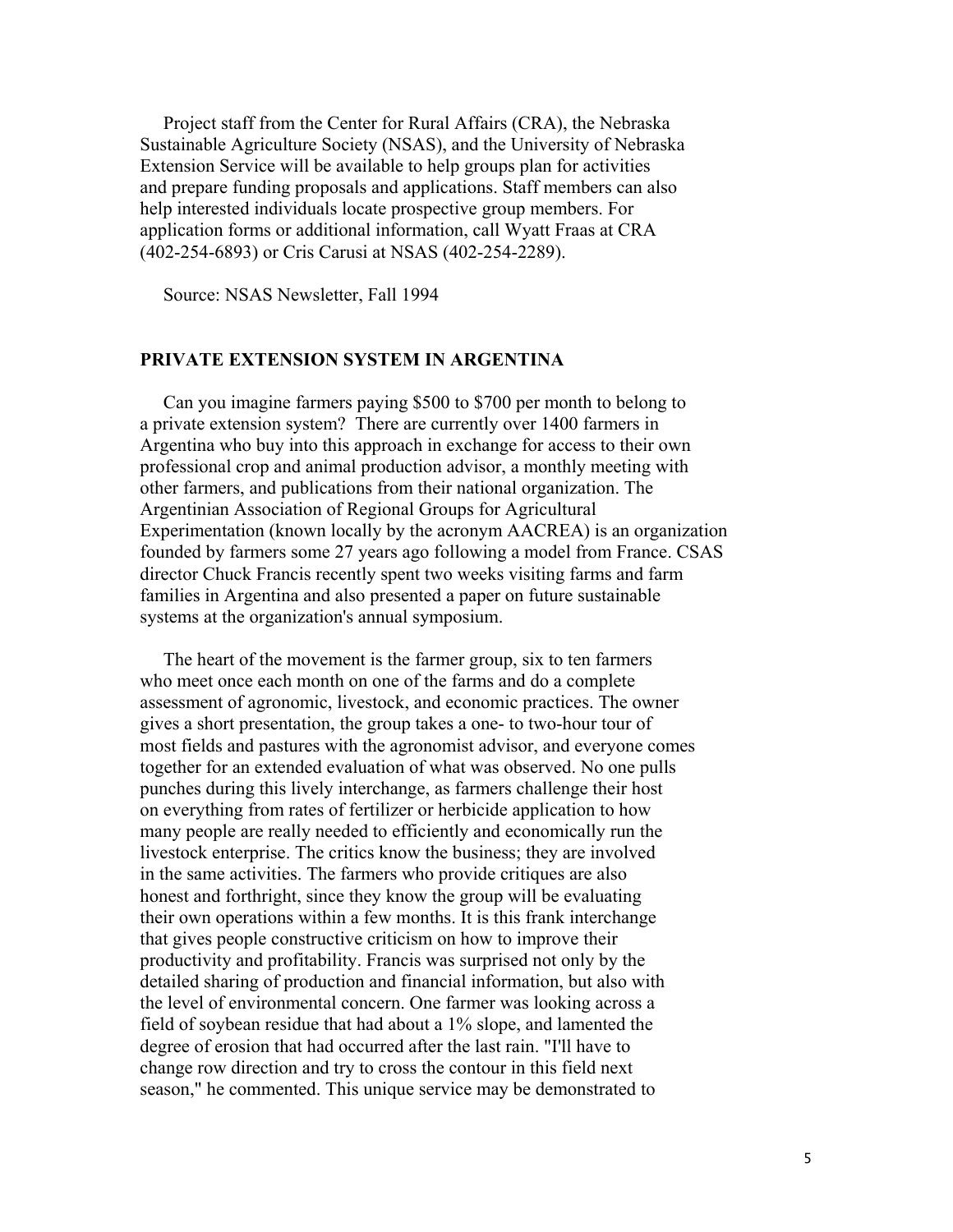farmers in Nebraska and Iowa in the near future if funds can be identified to bring several farmers and their agronomist advisors here to discuss the system.

#### Submitted by Chuck Francis

#### **CUBAN AGRICULTURE REORIENTS TOWARD SUSTAINABILITY**

 During a recent ten-day stay in Cuba, I gained a glimpse of the massive changes underway in the agricultural sector. These changes have been brought about largely by the collapse of economic relations with Eastern Europe in the late 1980s. For several decades Cuban agriculture had been based on the Soviet model of large State-owned and managed farms, heavily reliant upon fossil fuel and agrichemicals.

 We visited several research institutions, production units (UBPCs), and cooperatives. The most striking impression I have of these visits is the widespread commitment to the common purpose of making Cuban agriculture maximally self-reliant. The methods being advanced to achieve this coincide with many of those advocated by proponents of sustainable agriculture.

 Current research efforts have several major aims: (1) to find substitutes for agrichemicals in achieving crop protection; (2) to maintain and improve soil quality while maintaining crop production; (3) to reduce fuel needs of the agricultural sector, and (4) to make negligible any impediments to implementation of research findings.

 Simultaneously, major reorganization of agricultural production has been occurring over the past few years. These include the virtual dissolution of the State-farms and the formation of UBPCs having a relatively high degree of autonomy (e.g. have their own relations with banks). Also, true cooperatives of private farmers have existed for some time, and these are being further encouraged. Among the incentives recently implemented are open food markets, at which prices received by producers are many times that received for produce sold to the State.

 In early 1995 I will be making several presentations about the trip. If you're interested in attending, please give me a call (402-472-9563) in early January. Also, the organization (Global Exchange) that arranged this trip is organizing a farmer-to-farmer trip to Cuba in February. If you've never been there, I recommend this as a way to be introduced to Cuban agriculture and to gain access to people who might otherwise be impossible to meet. There are perfectly legal ways to get around U.S. government restrictions on travel to the island.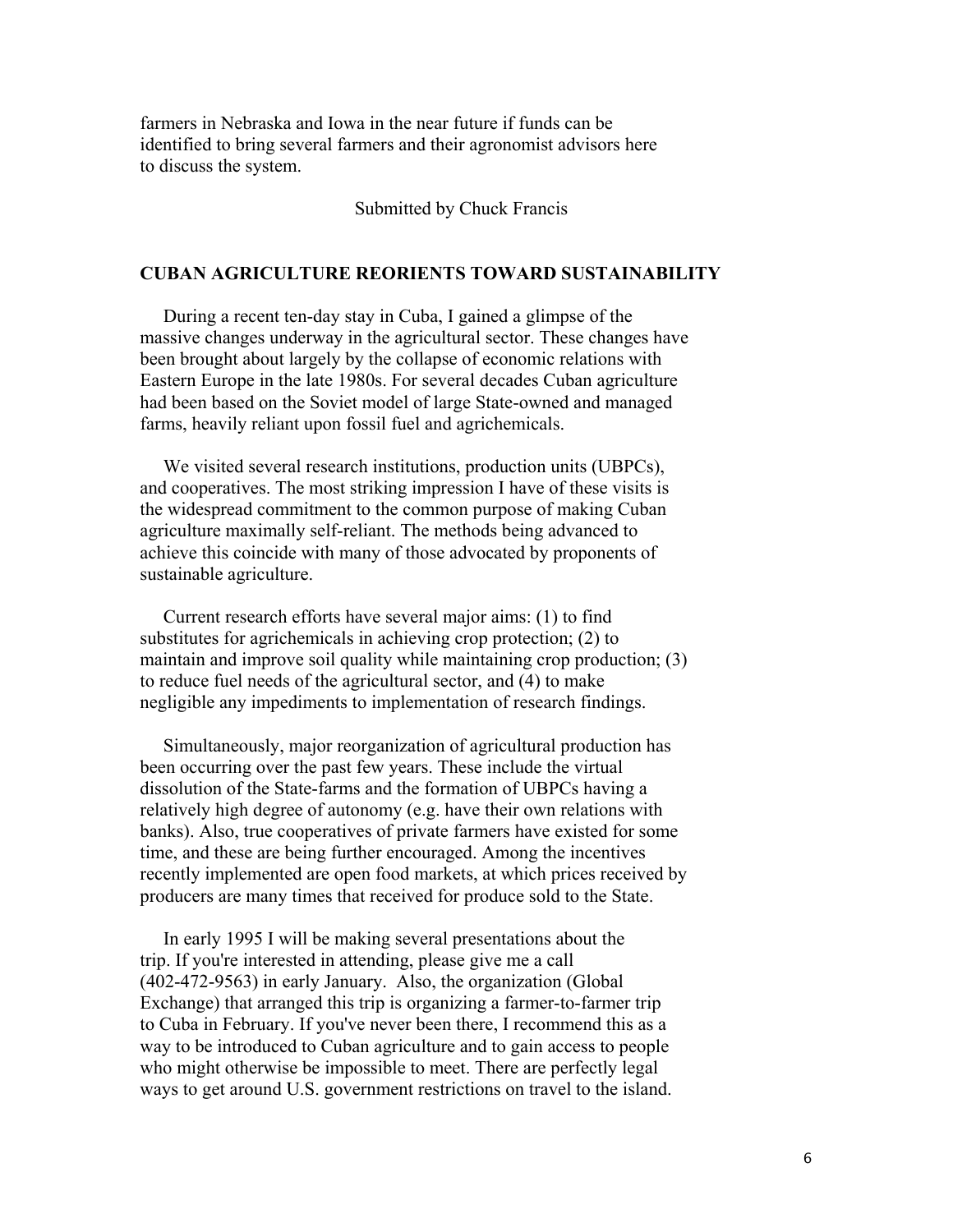Global Exchange's telephone number is 1-800-497-1994.

Submitted by Chris Teo-Sherrell

#### **EPA CONDUCTS SPECIAL REVIEW OF TRIAZINES**

 The U.S. Environmental Protection Agency (EPA) announced in November that it has begun a Special Review of three of the most widely used herbicides in the U.S.: atrazine, cyanazine and simazine (known collectively as triazines). These pesticides are primarily used on corn, but are also used on sorghum and other crops. The Special Review will examine the risks and benefits of the pesticides, estimate the costs of shifting to alternatives, and determine whether the pesticides should be canceled, further restricted, or allowed to be used as before.

### **CRITERIA FOR JUDGING RELEVANCY OF RESEARCH TO SUSTAINABLE AG**

 In order to comply with the 1990 Farm Bill mandate to USDA to support research and extension in sustainable ag, a new evaluation system is being tested in several universities. To explore the impact of basic research on sustainable ag, an October workshop in Raleigh addressed four topics that are integral to the management of research in the near term and for developing the vision and strategic plan for ag research in the long term: (1) clarification of criteria that can be used to judge the relevancy of research to sustainable ag, (2) defining high priority research areas, (3) identifying current programmatic and infrastructure impediments or opportunities for new research critical to the development or modification of farming systems that will advance sustainable ag, and (4) how the ag research community can address goals given in the Farm Bill definition of sustainable ag by conducting professionally rewarding research and implementing sustainable ag systems. Implicit in these discussions was the problem of how continuous long-term funding could be obtained to conduct the research needed to achieve sustainable ag production. The workshop included people from 18 professional societies.

Source: AGRONOMY NEWS, Dec. 1994.

#### **CALIFORNIA PASSES BIOS BILL**

 In late September, the California legislature passed a bill that calls for a reduction in the use of chemicals in agriculture. Also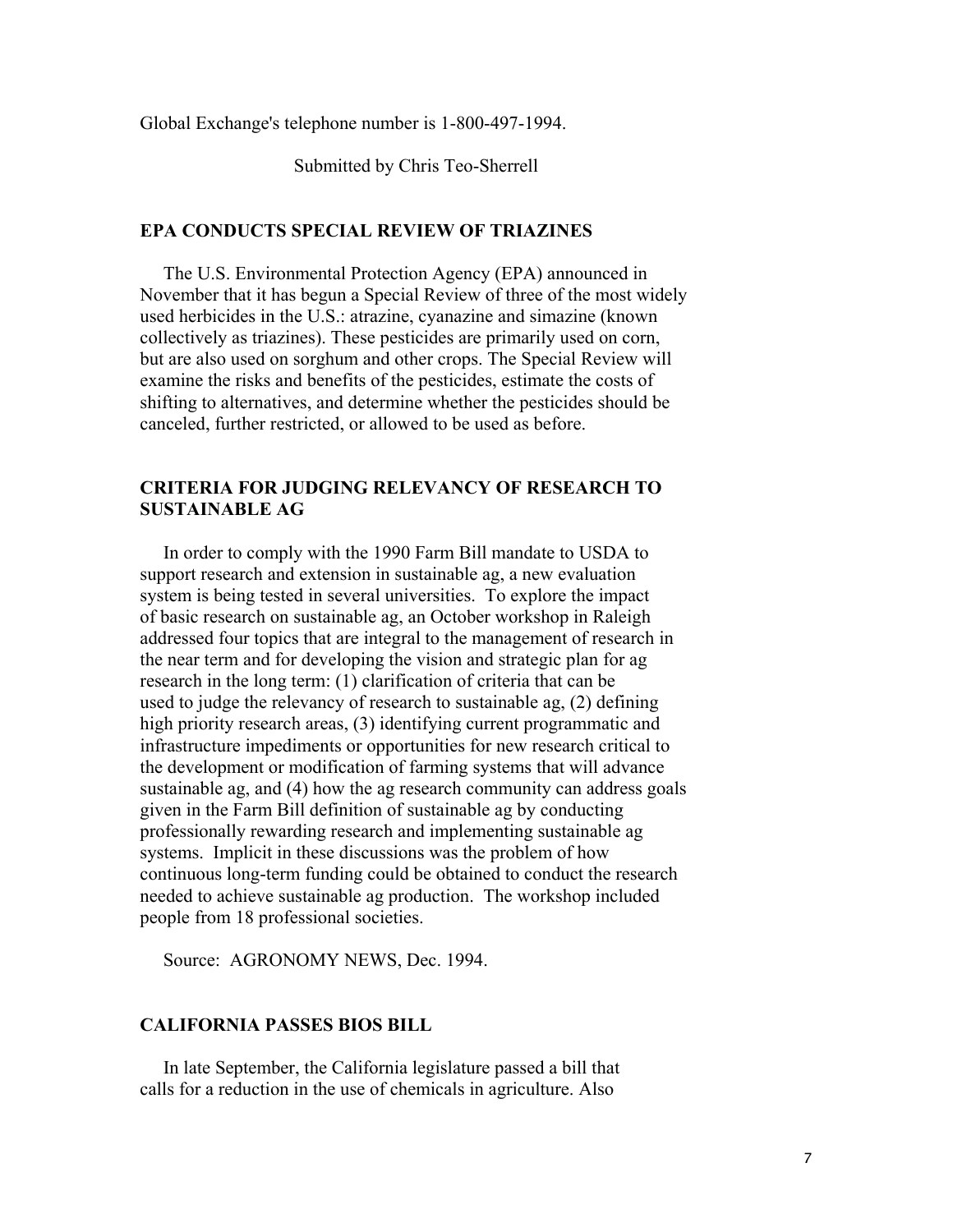included in the bill is a provision that calls for the integration of biological controls in agriculture. Known as BIOS, the law provides funding for up to five pilot projects focusing on the different commodities produced in the state. Farmers will receive technical assistance and financial incentives to replace synthetic chemicals with biological controls. The law also has the support of the California Farm Bureau Federation. The bill was modeled after the Community Alliance with Family Farmers' BIOS projects, which have producers and extension working together on biological controls.

 Primary Source: "BIOS Bill Passes--New Era for Ag Begins!" AGRARIAN ADVOCATE, Oct/Nov 1994.

 Secondary Source: Sustainable Agriculture Week, Nov. 9, 1994, Institute for Agriculture and Trade Policy

#### **RURAL COMMUNITY DEVELOPMENT RESOURCES**

 The Heartland Center for Leadership Development in Lincoln, NE is pleased to announce the creation of a rural community development resource library in cooperation with the University of Nebraska-Lincoln College of Architecture Library. The Collection, which is being made possible through a grant from the W. K. Kellogg Foundation, will contain high-quality rural community development resource materials funded by the Kellogg Foundation and other key sponsors of rural programs. For the first time these materials will be housed in a distinct resource library and made accessible to aid new programs in all parts of North America. The library will begin operations in early 1995.

 The grant also provides the Heartland Center with support to develop a training and technical assistance program for organizations that want to start or refine their own rural community materials or curricula. In addition to technical assistance, the Heartland Center expects to sponsor annual training seminars for programs that want to send representatives to Lincoln to learn more about how to develop programs for rural communities.

 The Heartland Center is currently collecting materials for inclusion in the resource library. Materials from your program or another you nominate may be eligible. If you have any questions or would like to nominate materials, please contact Mike Grimm or Vicki Luther at the Heartland Center, 941 "O" Street, Suite 920, Lincoln NE 68508, 1- 800-927-1115, ext. 805, mgrimm@unlinfo.unl.edu (or) vluther@nde4.nde.state.ne.us .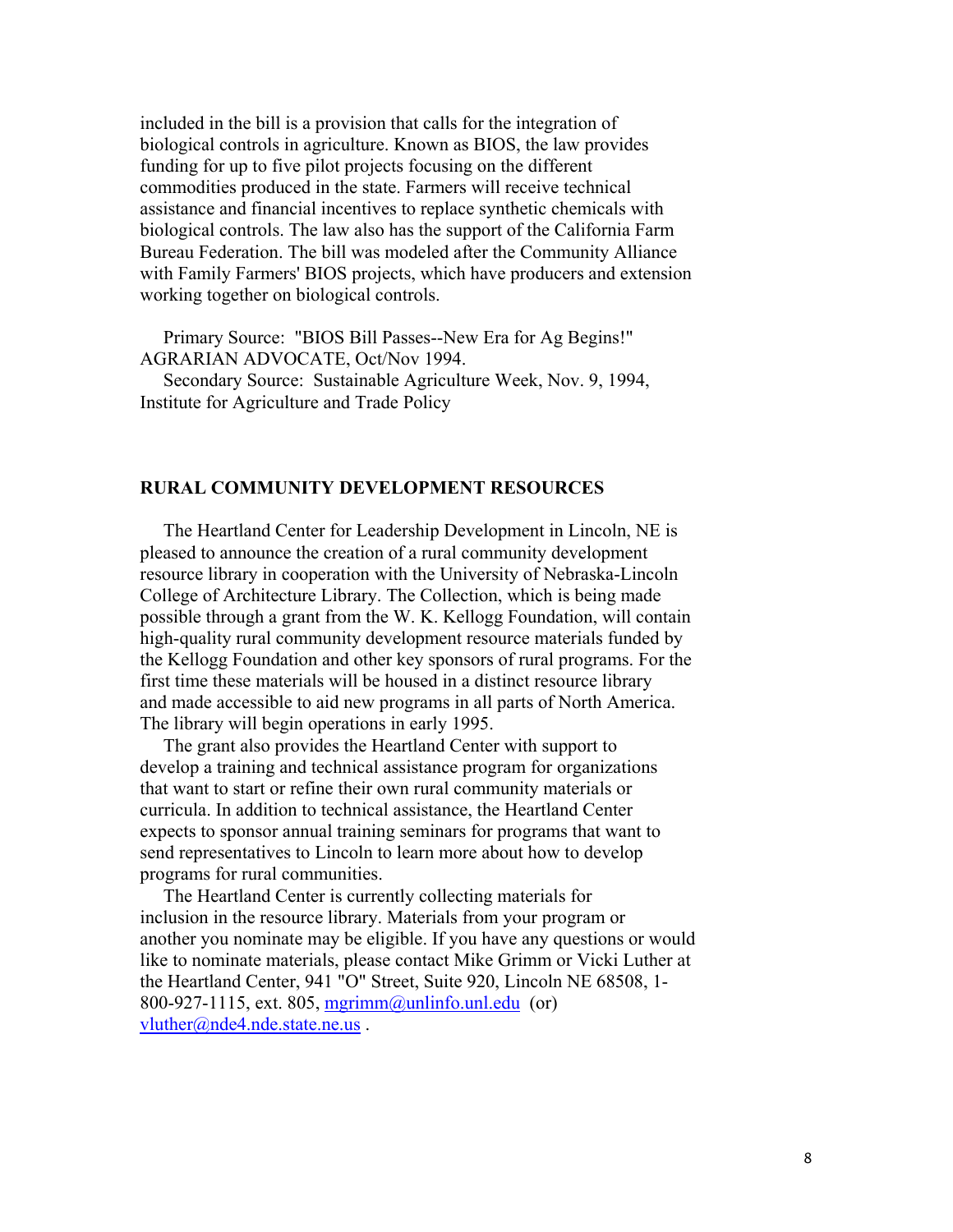#### **RESOURCE GUIDE ON SUSTAINABLE AG MATERIALS**

 The third edition of "The Showcase of Sustainable Agriculture Information and Educational Materials" is a 100-page booklet containing information about publications and educational materials useful to farmers who want to stay profitable while protecting the environment. The Showcase was compiled by members of the Sustainable Agriculture Network (SAN), with support from the USDA Sustainable Agriculture Research and Education (SARE) program. SAN is a consortium of people from universities, government, business and non-profit organizations dedicated to exchanging information about sustainable agriculture. SARE is a competitive grants program that provides funding for projects that promote agriculture that is environmentally sound, economically viable and sustains rural communities. (See Resources to order.)

#### **BIOTECHNOLOGY AND SUSTAINABLE AGRICULTURE: A BIBLIOGRAPHY**

 Many crops and agricultural products have been modified using the molecular tools of biotechnology. At the same time, an increasing number of farmers are adopting sustainable cultural practices. Are these two developments compatible? Over the past decade a body of literature has accumulated addressing this question. This Special Reference Brief (SRB 94-13), prepared jointly by the Biotechnology Information Center and the Alternative Farming Systems Information Center of the USDA's National Agricultural Library, contains citations and keywords to 127 books, reports, magazine and journal articles that focus on this issue. It provides an introduction to the debate surrounding the use of biotechnology in sustainable farming systems. (See Resources to order.)

#### **RESOURCES**

"Pastured Poultry Manual" by Joel Salatin, \$15 (video also available), PolyFace, Inc., Rt 1, Box 281, Swoope, VA 24479, 703-885-3590. (Editor's Note: The Kerr Center for Sustainable Agriculture has a project relating to free-ranging chickens and has worked with people interested in composting (even dead broilers), PO Box 588, Poteau, OK 74953, 918-647-9123.)

"Biotechnology and Sustainable Agriculture: A Bibliography," National Agricultural Library, Fourth Floor, 10301 Baltimore Blvd., Beltsville, MD 20705-2351, 301-504-5947. Also available via: gopher.nalusda.gov.

"The Showcase of Sustainable Agriculture Information and Educational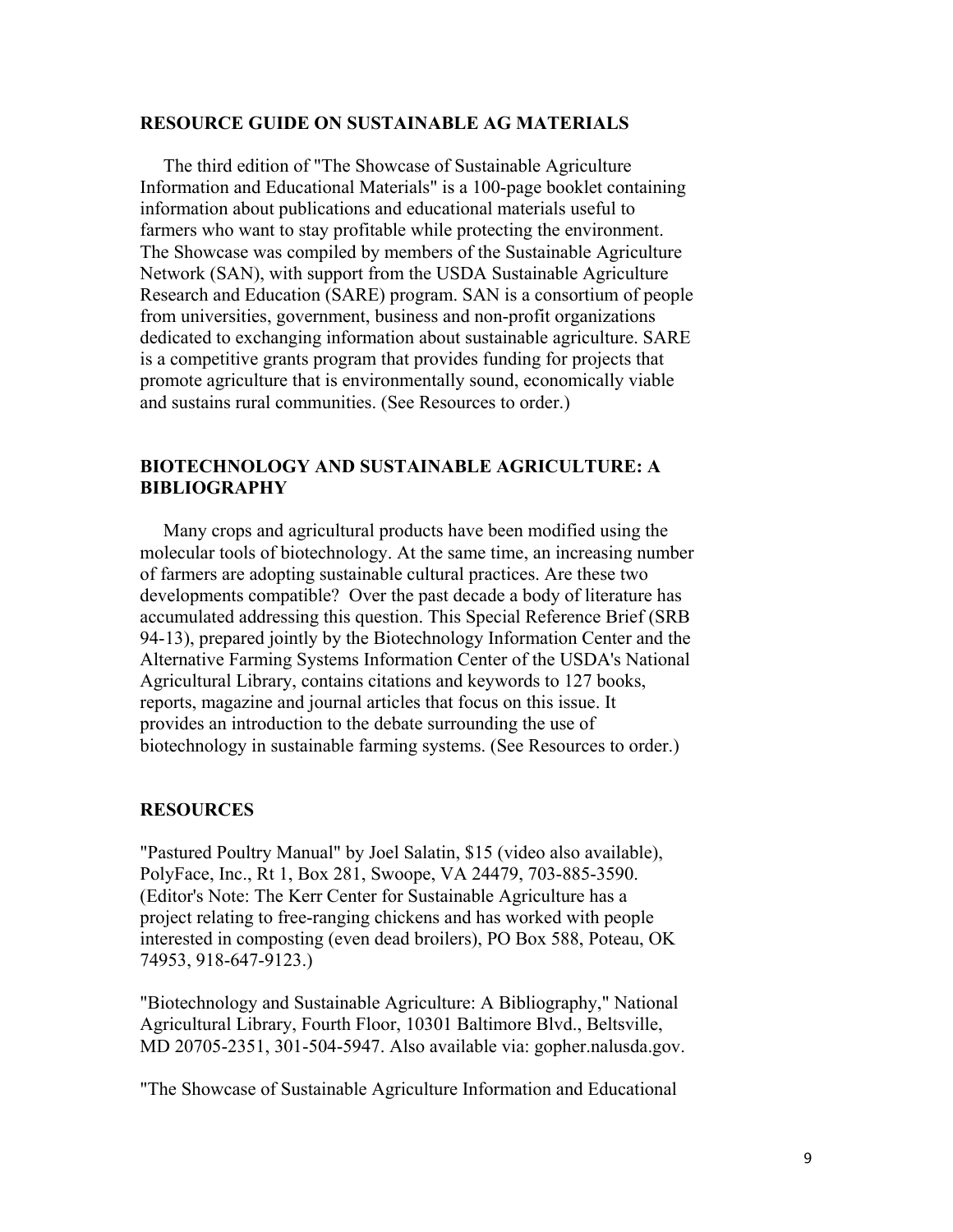Materials," \$4.95 from Sustainable Agriculture Publications, 10 Hills Building, University of Vermont, Burlington, VT 05405-0082.

"Tap Water Blues," report by Environmental Working Group on drinking water supplies contanimated with agricultural herbicides, \$43, EWG, 1718 Connecticut Ave., NW, #600, Washington, DC 20009, 202-667-6982.

"The Future Use of Conservation Reserve Program Acres: A National Survey of Farm Owners and Operators," \$19.50 (\$15 for members), Soil and Water Conservation Society, 7515 Ankeny Road, Ankeny, IA 50021, 1-800-843- 7645, ext. 19.

"Biological Control: A Natural Alternative," 26-minute video produced by USDA suitable for classroom and extension meetings, \$50, National Audio Visual Center, 8700 Edgeworth Drive, Capitol Heights, MD 20743-3701, 301-763-1896.

"Midwest Biological Control News," \$12 annual subscription, Dept. of Entomology, U. of Wisconsin, 1630 Linden Drive, Madison, WI 53706.

"Suppliers of Beneficial Organisms in North America," 30-page booklet includes listings for 120 different beneficial organisms under 13 different categories, free from the Department of Pesticide Regulation, Environmental Monitoring and Pest Management Branch, 1020 N Street, Room 161, Sacramento, CA 95814-5604, 916-324-4100.

"Sustainable Agriculture in the American Midwest: Lessons from the Past Prospects for the Future," by Gregory McIsaac and William R. Edwards (eds.), \$32.95, U. of Illinois Press, Hamden Post Office 4856, Baltimore, MD 21211, 410-516-6927.

"Community Supported Agriculture on the Urban Fringe: Case Study and Survey," \$5, Rodale Institute Research Center, 611 Siegfriedale Rd, Kutztown, PA 19530.

"Harvest of Devastation: The Industrialization of Agriculture and its Human and Environmental Consequences," by E.G. Vallianatos, \$11.50 (+ \$3.50 shipping), The Apex Press, 777 United Nations Plaza, Suite 3C, New York, NY 10017.

PANNA (Pesticide Action Network North America) maintains a gopher containing a database, news items, reports, lists of resources and information from other organizations dealing with pesticide and sustainable agriculture issues; host = gopher.econet.apc.org. EcoNet's Pesticide and Sustainable Ag Desk maintains a gopher containing materials from both national and international activist and  $NGOs$ ; host =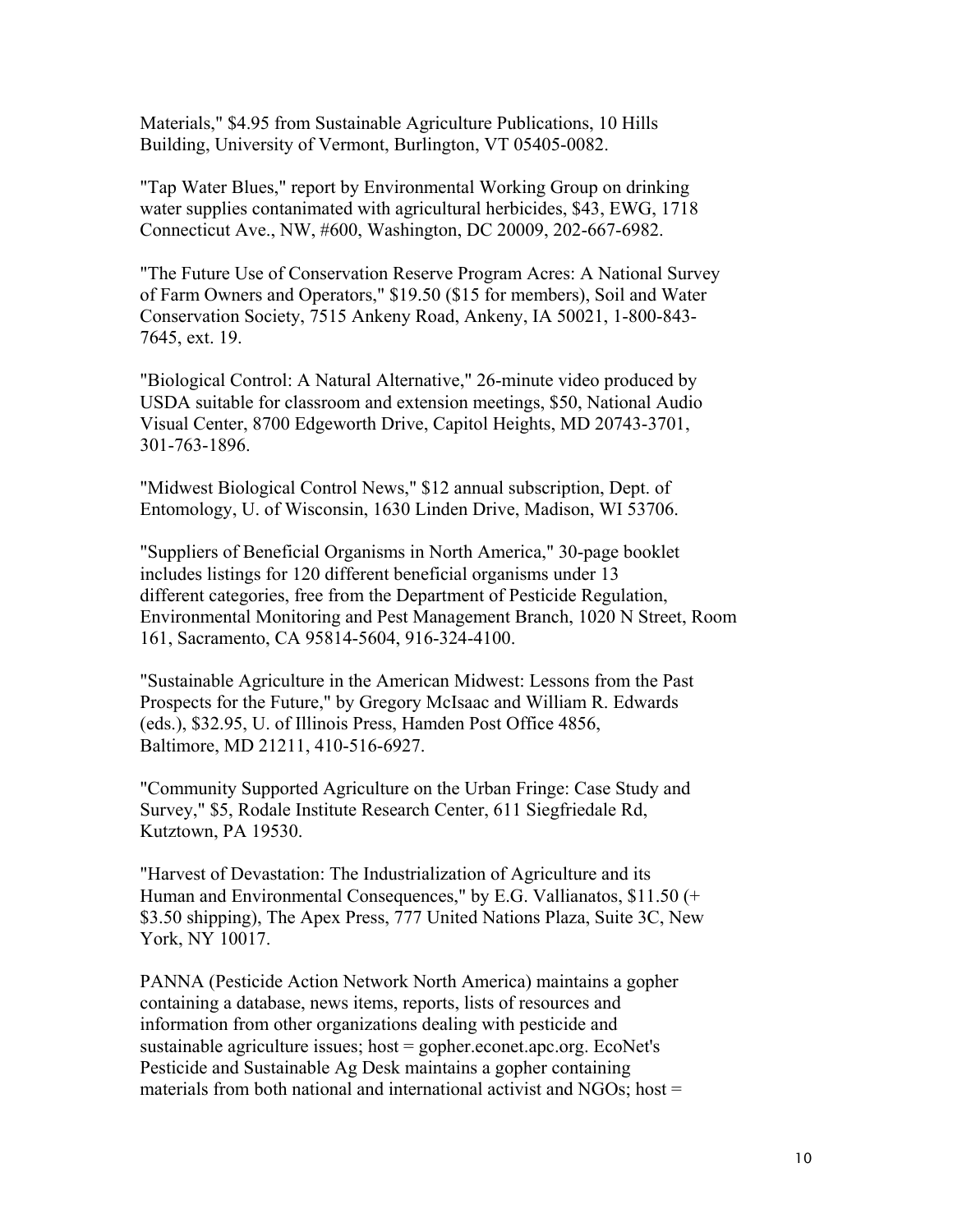gopher.igc.apc.org.

Paper series, "Sustainability in the Balance," includes the following: "Raising Fundamental Issues," "Expanding the Definition of Sustainable Agriculture," "What Do We Want to Sustain? Developing a Comprehensive Vision of Sustainable Agriculture," and "The Human Face of Sustainable Agriculture: Adding People," free, Center for Agroecology and Sustainable Food Systems, U. of California, Santa Cruz, CA 95064, 408- 459-4140, rats@cats.ucsc.edu

## **DID YOU KNOW...**

Iowa currently accounts for 25% of U.S. pork production.

A report by the Environmental Working Group in October stated over 14 million people, primarily in the Corn Belt, are drinking tap water contaminated with cancer causing herbicides. Supporting those findings was another report made in June at an American Water Works Association meeting which put the figure at 19 million. The latter report was made by a Kansas City engineering firm which analyzed EPA data.

A national crop survey by the Conservation Technology Information Center finds that no-till planting increased by 4.2 million acres and deep-till plowing increased by 3.5 million acres last year in the U.S.

EPA calls soil loss into streams and lakes the number one cause of water pollution in the U.S.

According to a survey by the Soil and Water Conservation Society, farmers nationwide plan to return 63% of the acreage now in CRP to crop production.

The manufacturer of BST estimates that 7% of U.S. farmers are using the hormone.

A recent GAO report stated: "The use of unapproved chemicals (in food production/processing) has become a routine practice."

The League of Conservation Voters gave the 1994 Congress its worst environmental ratings in 25 years.

Declining hog and corn prices pushed the index of prices received by farmers to a six-year low in November.

A North Carolina State U. poultry specialist found that storing